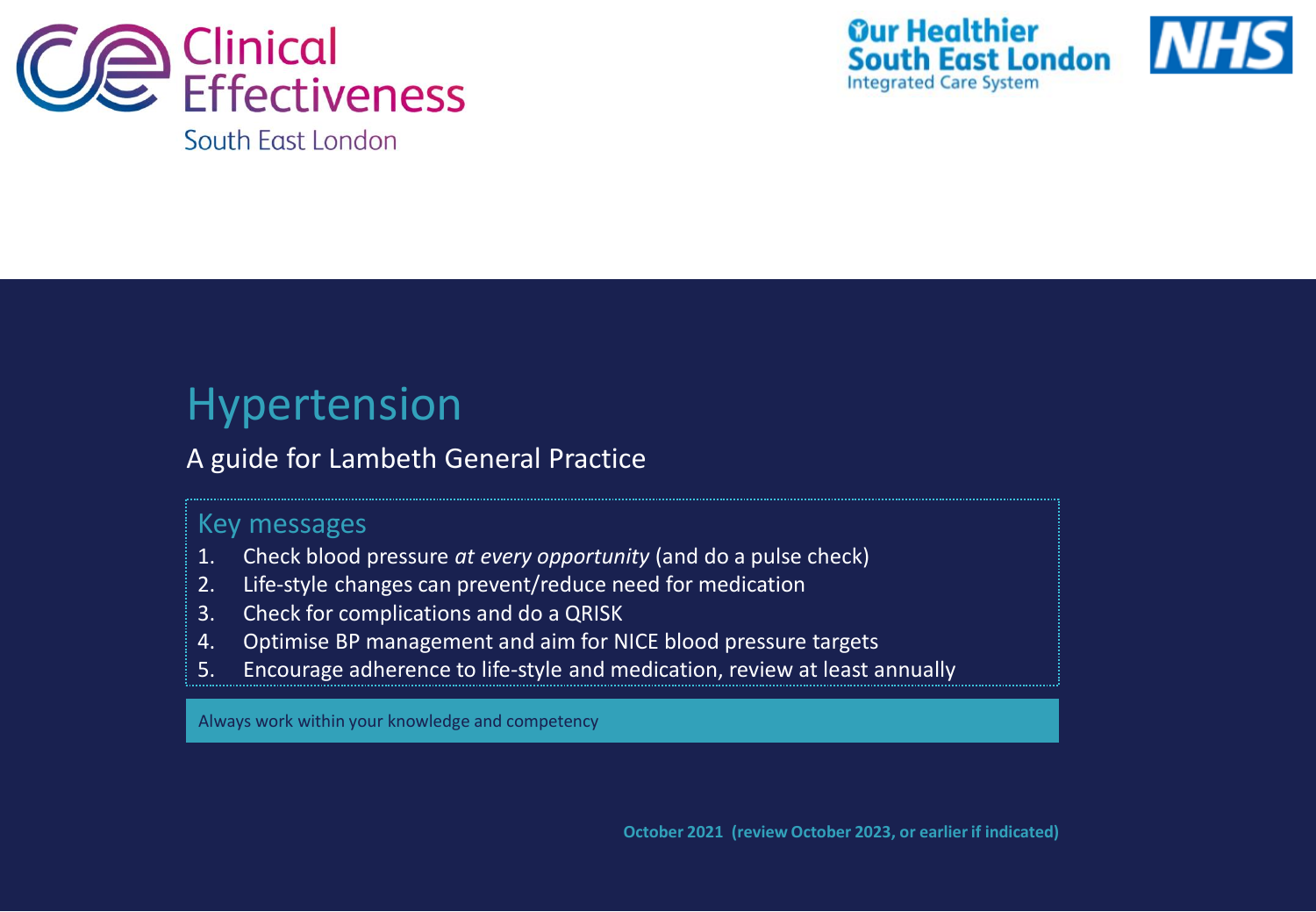# **Why focus on BP in Lambeth?**

**Hypertension is a risk factor for having worse outcomes from Covid-19.**

**Treatment of high BP significantly reduces risk of stroke, IHD, heart failure and all cause mortality<sup>1</sup>**

- **Risk reduction:** Every 10 mmHg reduction in systolic BP reduces risk of major CV events by 20%<sup>1</sup>
- **Under-treated:** 28% of Lambeth patients <80 years, with hypertension, have a BP >140/90mmHg<sup>2</sup>
- **Under-diagnosed:** Around 28000 Lambeth residents have BP>140/90 but no diagnosis of hypertension<sup>3</sup>
- **Health inequalities:** Lambeth data shows that patients in most deprived quintile and Black African and Black Caribbean patients are the most likely to have poor BP control<sup>3</sup>

**In Lambeth, if we reduce the average systolic BP in people with hypertension by 10 mmHg, in one year, we could prevent<sup>1</sup> :**

- **65 people from having a stroke**
- **48 people from developing heart failure**
- **61 people from developing IHD**
- **196 deaths**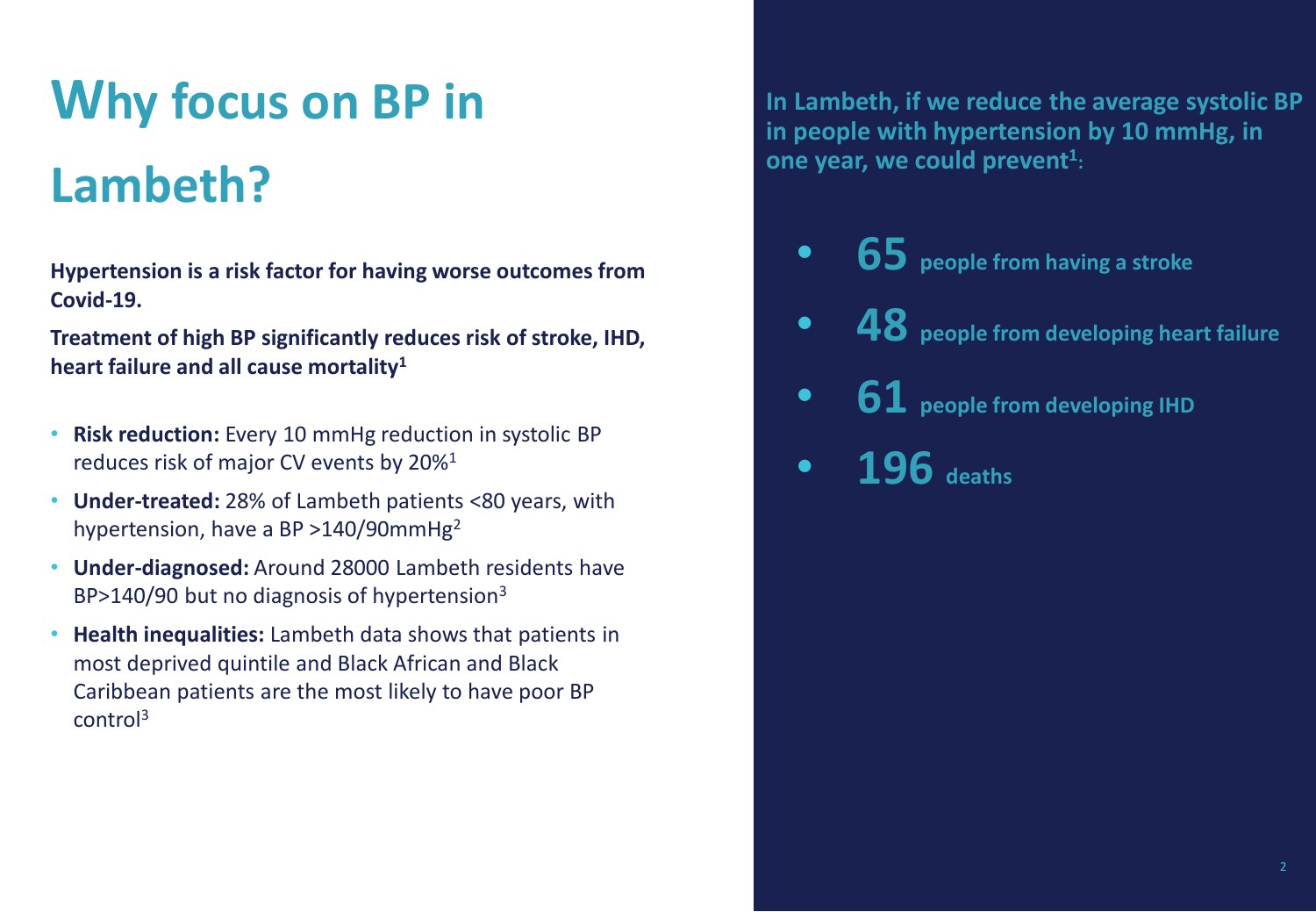

#### **Confirm hypertension diagnosis using ABPM/HBPM and stratify CV risk** 4,5

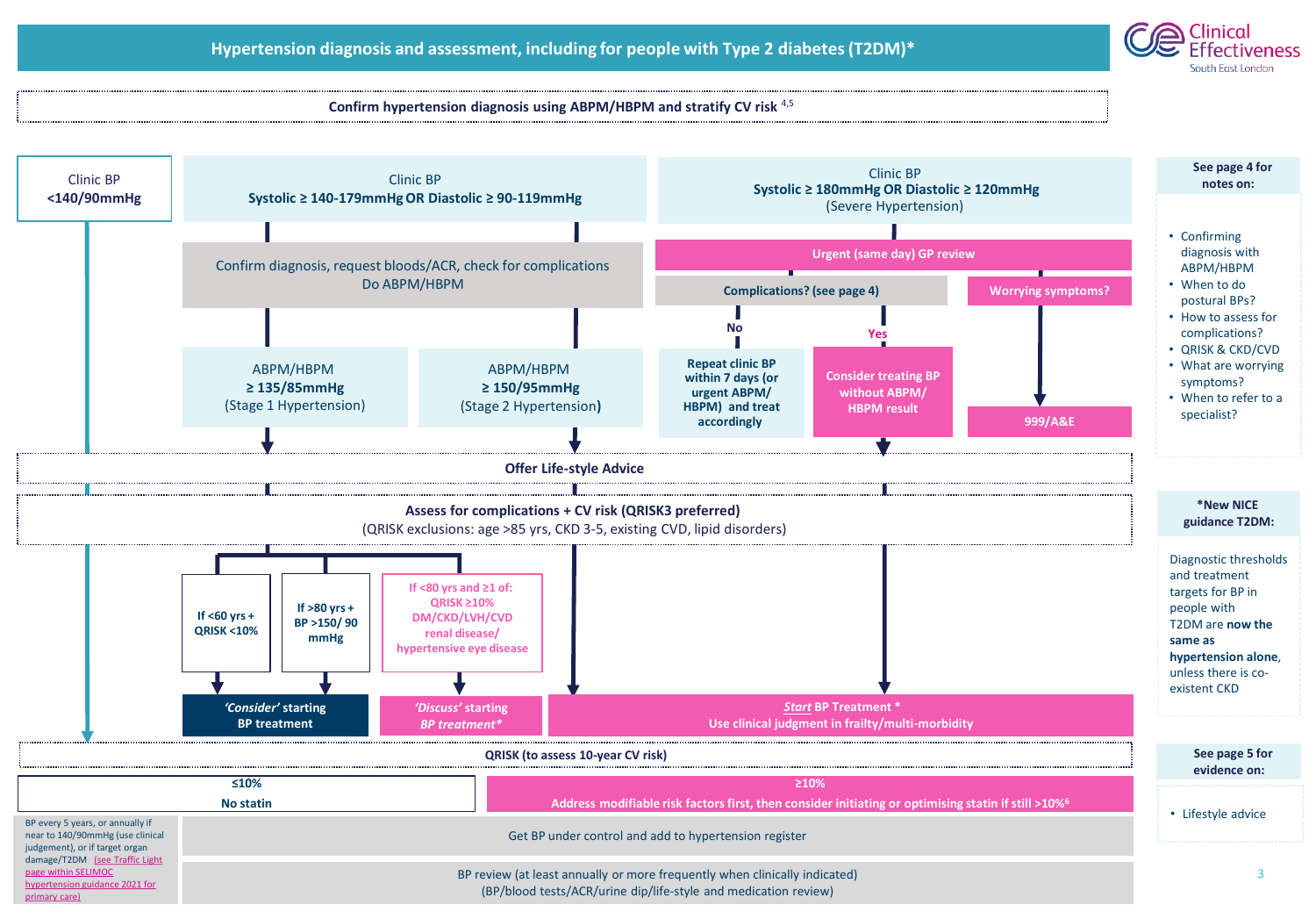

#### • QRISK is **not** applicable in people considered at high risk of CVD: Type 1DM, CKD (3,4,5), existing CVD, previous stroke/TIA as they should already be on / offered lipid management treatment • QRISK is also not applicable in people >85 yrs **Look for complications** + do a **QRISK** • **Examination:** BMI, waist circumference, fundoscopy/optometry review, CV exam • **Tests:** renal profile, lipids, FBC, HbA1c, TFT, ACR, urinalysis for haematuria + ECG • **Record:** smoking status, physical activity level, alcohol intake, family history [use Ardens BP EMIS Template] **Corrected eGFR in black people of African or Caribbean Family origin**<sup>6</sup> Latest NICE CKD guidance (August 2021) **does not recommend** adjusting the estimation of glomerular filtration rate (GFR) in people of African-Caribbean or African family background **When to measure standing + sitting BP?** • In DM, postural hypotension (systolic drop ≥ 20mmHg from sitting to standing), or age ≥80yrs • If significant drop/symptoms of postural hypotension, **review medication and treat to BP target based on standing BP Assessing complications Diagnosing hypertension** • Currently there is a link to QRISK3 calculator via the Ardens template; **if unavailable use QRISK2** • It may help some people with these conditions to make an informed choice on whether to take a statin. The calculated CV risk is an estimate. Clinical judgement is required to adjust for factors that the risk calculator does not take into account **QRISK & CKD/CVD Assessing Cardiovascular (CV) risk: QRISK** • **Ambulatory BP monitoring (ABPM)**  Ensure sufficient readings - minimum 14 readings during waking hours Use daytime average BP for diagnosis • **Home BP monitoring (HBPM)**  Ensure a [validated BP machine](https://bihsoc.org/bp-monitors/for-home-use/) is being used and advise to record two BP readings every morning and evening every day, for at least 4 days (ideally 7) In practice, disregard the first day's readings and take an average of the remaining readings **How to measure BP when considering a diagnosis of hypertension:** • Measure blood pressure in both arms, if difference >15 mmHg, repeat measurements • If difference in readings between arms remains >15 mmHg on the second measurement, measure subsequent blood pressures in the arm with the higher reading (note this on EMIS)



\*Other conditions which can cause hypertension include: Connective tissue disorders: scleroderma, systemic lupus erythematous, polyarteritis nodosa, retroperitoneal fibrosis, obstructive sleep apnoea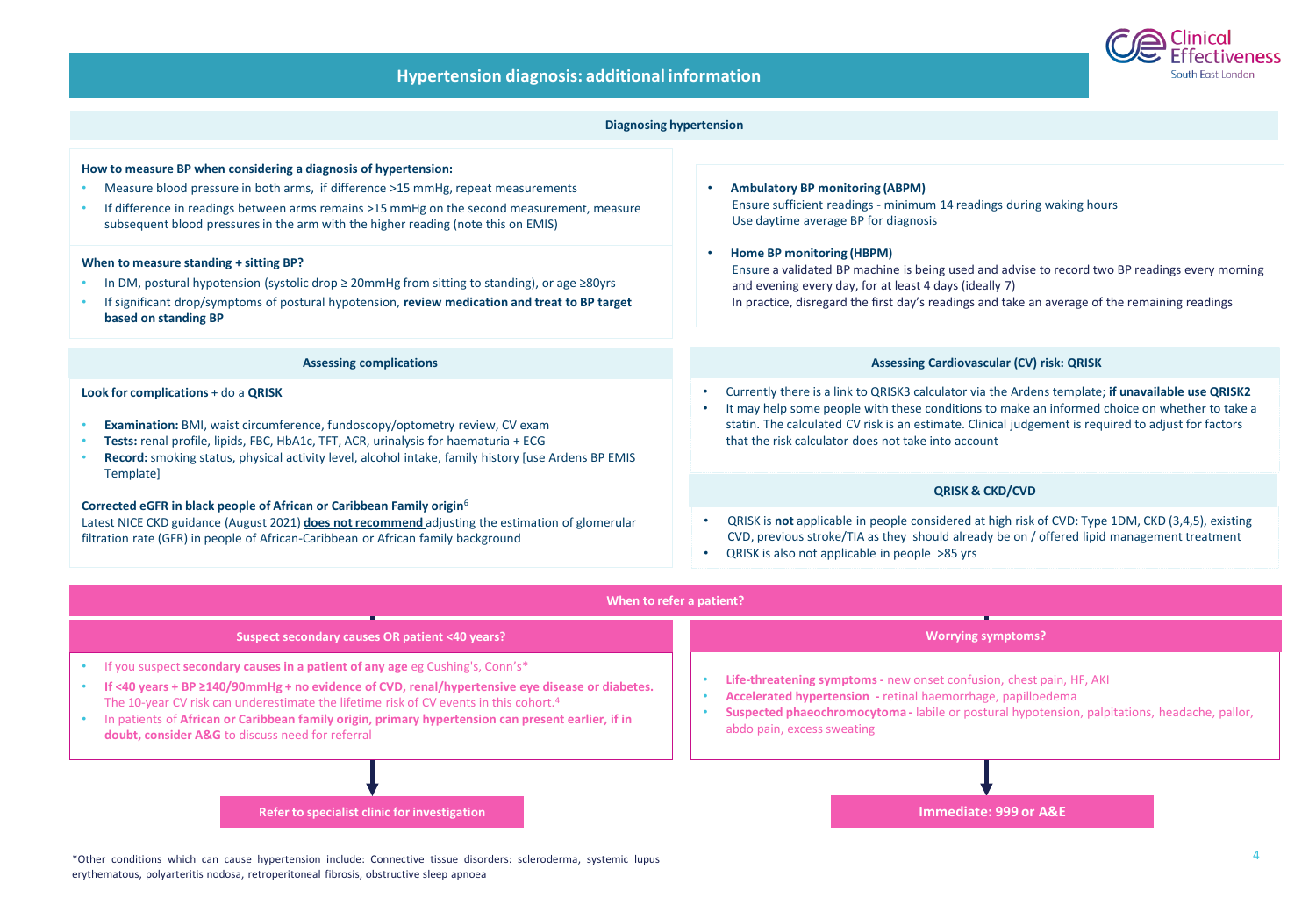

5

#### **Impact of life-style changes on BP<sup>7</sup>**

| <b>Action</b>                 | <b>Recommendation</b>                                                                         | <b>Approx. systolic BP reduction</b> |
|-------------------------------|-----------------------------------------------------------------------------------------------|--------------------------------------|
| <b>Reduced weight</b>         | Maintain healthy body weight                                                                  | 5-20mmHg/10kg loss                   |
| <b>DASH diet</b>              | Consume a diet rich in fruits, vegetables, low-fat dairy with reduced saturated and total fat | 8-14mmHg                             |
| <b>Reduced salt intake</b>    | Reduced dietary sodium intake                                                                 | $2-8$ mm $Hg$                        |
| Increased exercise            | Regular aerobic physical activity (at least 30 min/day, most days of the week)                | 4-9mmHg                              |
| <b>Reduced alcohol intake</b> | Below or equal to 14 units/week                                                               | $2-4$ mmHg                           |

Note: In addition, discourage consumption of excessive caffeine or caffeine-rich products.<sup>5</sup> Average BP reduction (systolic) from one anti-hypertensive drug= 12.5-15.5mmHg.<sup>8</sup>The effects of implementing lifestyle modifica dependent, and could be greater for some individuals.<sup>7</sup> In the study used, stress management's impact on BP was variable.<sup>7</sup>

#### **Which BP target? Aim for NICE BP targets5, 9, 10, 11**

| <b>Which condition?</b>                                         | Which cohort within the condition?                                                                      | <b>NICE Clinic BP Target</b>                     | QOF BP Targets <sup>16</sup> 2021/2022                                                                                    |  |  |
|-----------------------------------------------------------------|---------------------------------------------------------------------------------------------------------|--------------------------------------------------|---------------------------------------------------------------------------------------------------------------------------|--|--|
|                                                                 |                                                                                                         | Use clinical judgment in frailty/multi-morbidity | Corresponding targets for ABPM/HBPM are 5mmHg lower than for clinic BPs                                                   |  |  |
| Hypertension,<br>including Type 2 Diabetes<br>(but with no CKD) | Age <80yrs                                                                                              | ≤140/90mmHg                                      | $\leq$ 140/90mmHg<br>*Note QOF Target for<br><b>Hypertension in T2DM</b><br>$\leq$ 150/90mmHg<br>is $\leq$ 140/80mmHg     |  |  |
|                                                                 | Age $\geq 80$ yrs                                                                                       | ≤150/90mmHg                                      |                                                                                                                           |  |  |
| <b>Diabetes</b>                                                 | <b>Type 2 Diabetes</b>                                                                                  | Same as hypertension if no CKD                   | $\leq$ 140/80mmHg                                                                                                         |  |  |
|                                                                 | Type 1 Diabetes + no albuminuria                                                                        | $\leq$ 135/85mmHg                                |                                                                                                                           |  |  |
|                                                                 | Type 1 Diabetes + albuminuria or $\geq 2$ features of metabolic<br>syndrome                             | $\leq$ 130/80mmHg                                |                                                                                                                           |  |  |
| <b>CKD</b>                                                      | ACR <70mg/mmol                                                                                          | ≤140/90mmHg                                      | No QOF target                                                                                                             |  |  |
|                                                                 | ACR ≥70mg/mmol or co-existent Diabetes                                                                  | $\leq$ 130/80mmHg                                |                                                                                                                           |  |  |
| <b>IHD/PAD or TIA/Stroke</b>                                    | History of IHD/PAD                                                                                      | ≤140/90mmHg                                      | No QOF target for PAD, but for rest based on<br>age i.e.<br>$<80$ yrs $\leq$ 140/90mmHg<br>$\geq$ 80yrs $\leq$ 150/90mmHg |  |  |
|                                                                 | History of TIA/Stroke<br>(if with severe bilateral carotid stenosis: systolic BP 140-<br>$150mm$ Hg $)$ | $\leq$ 130/80mmHg                                |                                                                                                                           |  |  |

T<br>Note: For people ≥80 years with hypertension and T2DM, CKD, PAD, CVD or TIA/Stroke, individual NICE guidance on these areas offers no age-specific BP targets for this cohort. However, NICE Hypertension guidelines (as me of ≤150/90 mmHg for those ≥80 years with hypertension, but with frailty/multi-morbidity use clinical judgement.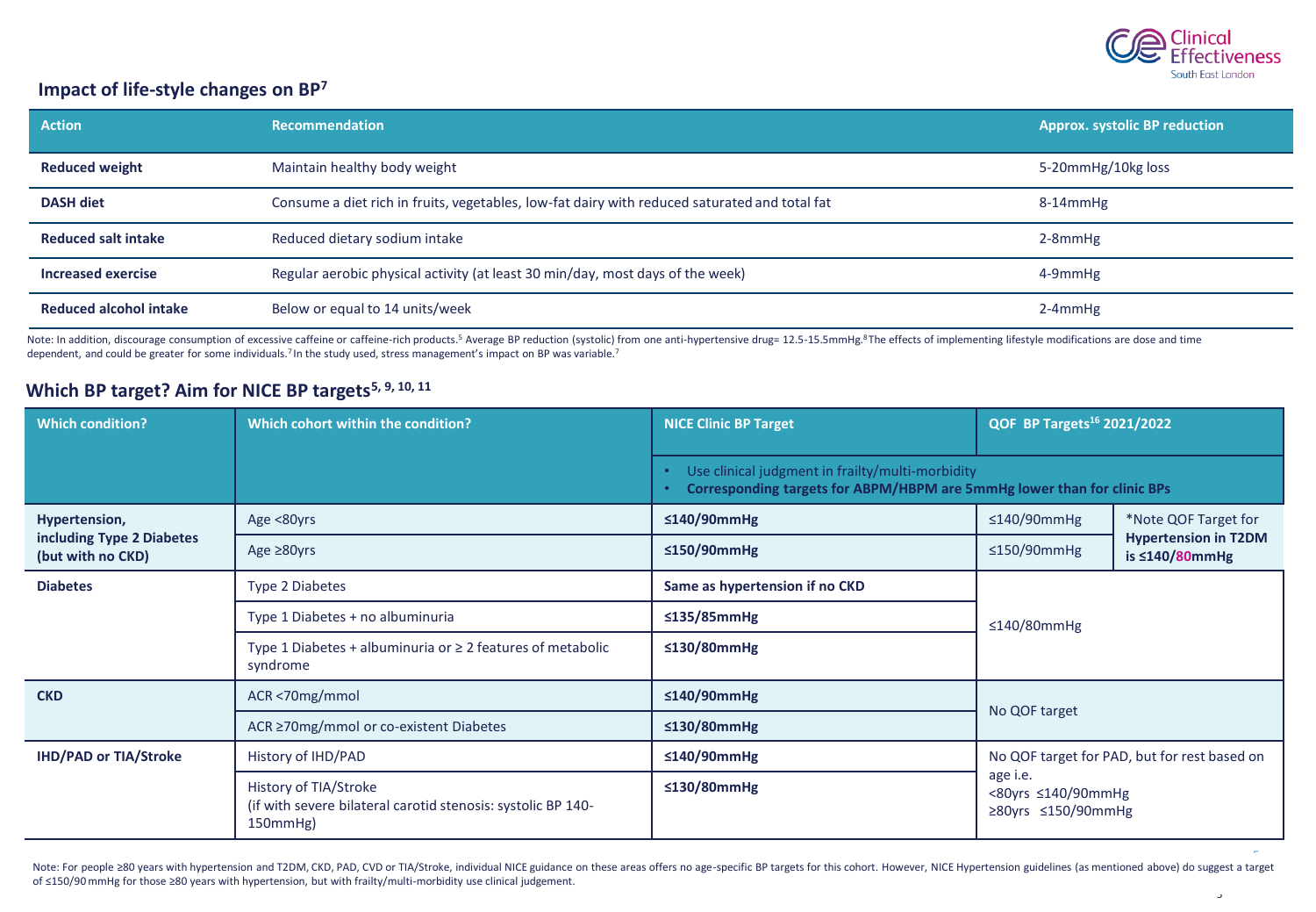#### **Hypertension treatment4,5**

**T**



## **Hypertension in Chronic Kidney Disease<sup>6</sup> (CKD stages 3-5 i.e. eGFR <60ml/min)**  ACR <30 mg/mmol Follow BP algorithm

ACR  $\geq$  30 mg/mmol 1<sup>st</sup> line: ACEI or ARB. then follow BP algorithm

ectiveness South East London

#### **Women with pre-existing hypertension contemplating pregnancy<sup>12</sup>**

Refer to specialist **pre-conception counselling**  (page 9)

#### **Drugs to avoid at conception/in pregnancy include:** ACEI/ARB/thiazide or thiazide-like diuretic (increased risk of congenital abnormalities)

#### **NICE guidelines:**

**Stop ACEI/ARBs and change medication (preferably within 2 working days of notification of pregnancy). Offer alternatives:**

- Labetalol if no CI e.g. asthma, nifedipine or methyldopa. Can also remain on amlodipine (GSTT Obstetric Medicine advice)
- **Target BP ≤ 135/85 mmHg**
- **Offer aspirin 75-150mg OD from week 12 of pregnancy**

Refer to **[Hypertension in Pregnancy clinic \(GSTT\)](https://www.guysandstthomas.nhs.uk/our-services/maternity/care-during-pregnancy/high-blood-pressure-in-pregnancy.aspx#na)  ASAP**

6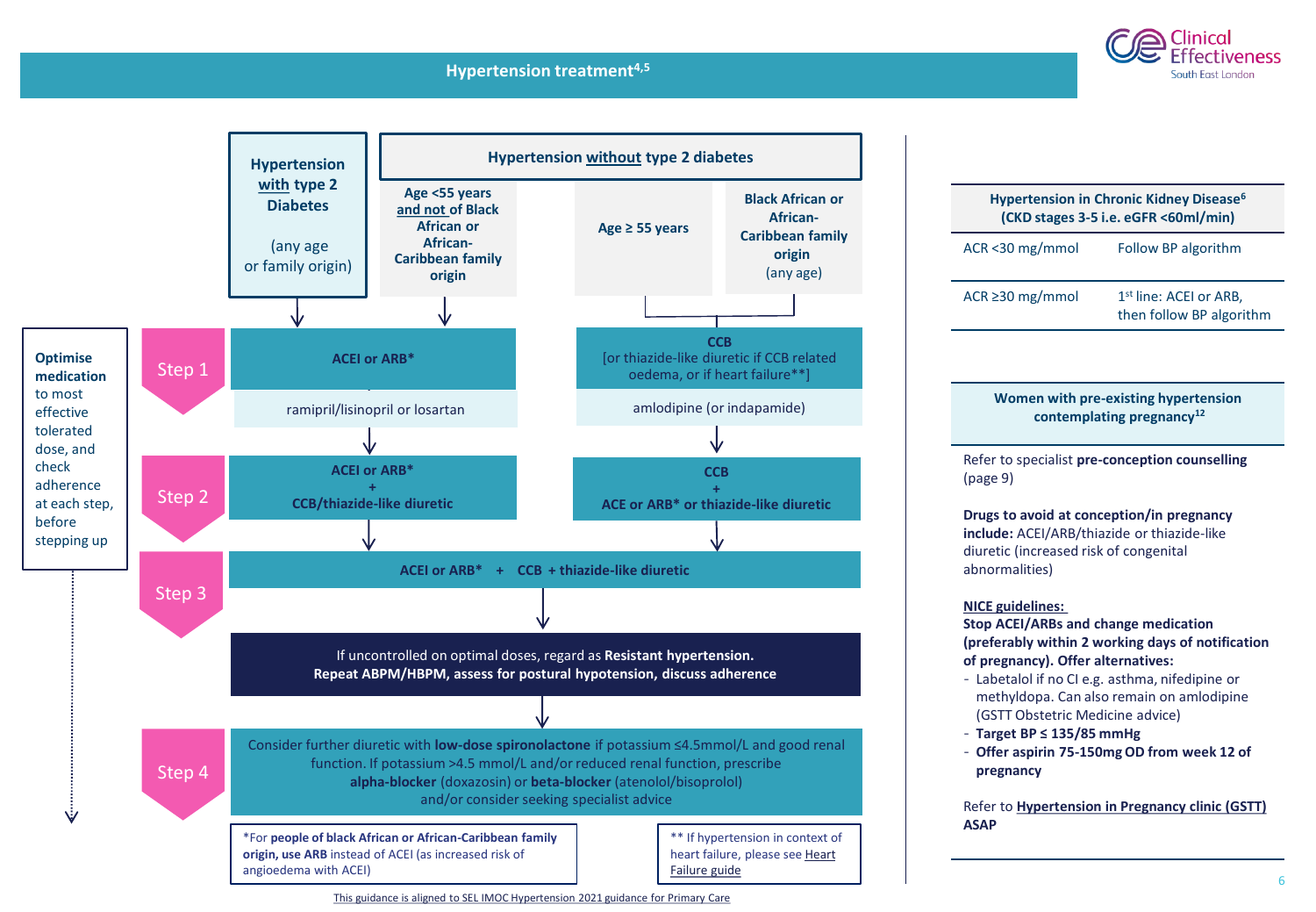| Hypertension: preferred medication <sup>4, 5, 9, 13, 14, 15</sup> |                                   |                                                            |                                                                    |                                                                                                                                                                                                                                                                                                                                                                                                                                                                                                        |
|-------------------------------------------------------------------|-----------------------------------|------------------------------------------------------------|--------------------------------------------------------------------|--------------------------------------------------------------------------------------------------------------------------------------------------------------------------------------------------------------------------------------------------------------------------------------------------------------------------------------------------------------------------------------------------------------------------------------------------------------------------------------------------------|
|                                                                   | <b>Drug</b>                       | <b>Starting dose</b>                                       | <b>Daily Range</b>                                                 | Notes (These are not extensive, please refer to the latest BNF for further information, especially titration increments, cautions<br>and contraindications)                                                                                                                                                                                                                                                                                                                                            |
| <b>ACEIS</b>                                                      | 1 <sup>st</sup> Line:<br>Ramipril | 2.5mg OD<br>$(1.25mg OD)$ in<br>frail/elderly<br>patients) | 2.5-10mg OD                                                        | For people of Black African or African-Caribbean family origin, use ARB instead of ACEI (as increased risk of angioedema<br>with ACEI)<br>Check baseline renal profile (Na/K/Cr/eGfr). Hyperkalaemia may occur, therefore close monitoring of potassium is                                                                                                                                                                                                                                             |
|                                                                   | $2nd$ line:<br>Lisinopril         | 10mg OD                                                    | 10-80mg OD<br>(usual maintenance dose 20mg OD for<br>hypertension) | required. Re-check renal profile within 2 weeks of initiation or dose increase and then at least annually<br>Titrate ACEI/ARB up at 2-4 weekly intervals to achieve optimal BP control<br>Initiation/Dose titrations: If serum creatinine increases by >20% (or eGFR falls by >15%) - stop ACEI and seek specialist<br>advice. ACEI dose should only be increased if serum creatinine increases by less than 20% (or eGFR falls by less than 15%)<br>after each dose titration, and potassium <5.5mmol |
| <b>ARBs</b>                                                       | Losartan                          | 50mg OD<br>(25mg OD if >75yrs<br>old)                      | 50-100mg OD                                                        | ACEI/ARB dose should be optimised before the addition of a second agent<br>Side-effects: Symptomatic hypotension can occur on first dosing – suggest to take at night. Dry cough with ACEI, consider<br>switch to ARB<br>Caution: Do not combine an ACEI and an ARB to treat hypertension                                                                                                                                                                                                              |
| Candesartan                                                       |                                   | 8 <sub>mg</sub> OD                                         | 8mg-32mg OD                                                        | For diabetic nephropathy ARB of choice: losartan and irbesartan                                                                                                                                                                                                                                                                                                                                                                                                                                        |
| <b>CCBs</b>                                                       | Amlodipine                        | 5mg OD                                                     | 5-10mg OD                                                          | Increase after 2-4 weeks to maximum dose of 10mg OD<br><b>Caution:</b> Interacts with simvastatin - consider switching to atorvastatin<br>Step 1: If amlodipine causes ankle oedema, consider using a thiazide-like diuretic instead of a CCB<br>CI: Unstable angina, aortic stenosis<br>Side effects include flushing and headaches at initiation; swollen ankles especially at higher doses                                                                                                          |
| Thiazide -<br>like<br>diuretics                                   | Indapamide (IR)                   | 2.5mg OD                                                   | 2.5mg OD                                                           | Check baseline renal profile, then after 2 weeks, then at least annually. If potassium <3.5mmol/L or eGFR <25ml/min, stop<br>$\sim$<br>indapamide and seek specialist advice                                                                                                                                                                                                                                                                                                                           |
| Aldosterone<br>antagonist                                         | Spironolactone                    | 25mg OD                                                    | 25mg OD                                                            | Step 4: Spironolactone is the preferred diuretic at step 4 (NICE) but is an unlicensed indication in resistant hypertension<br>(BNF). Consider only if potassium ≤4.5mmol/L (caution in reduced eGFR <30ml/min, as increased risk of hyperkalaemia).<br>Monitor Na/K/renal function within 1 month and repeat 6 monthly thereafter <sup>4</sup><br>If K >4.5mmol/L it should be stopped                                                                                                                |
| $\alpha$ -B                                                       | Doxazosin (IR)                    | 1mg OD                                                     | 2-16mg OD<br>(or BD dosing when dose >8mg/day)                     | Consider at Step 4 if potassium ≥4.5mmol/L. Initial dose of 1mg usually increased after 1-2 weeks to 2mg OD<br>At doses above 8mg/day, consider split dosing from OD to BD to reduce BP variation<br>Caution: Initial dose postural hypotension, avoid in elderly as orthostatic hypotension risk <sup>4</sup>                                                                                                                                                                                         |
|                                                                   | Atenolol                          | 25 <sub>mg</sub> OD                                        | 25-50mg OD                                                         | Consider at Step 4 if potassium $\geq$ 4.5mmol/L.<br>$\overline{\phantom{a}}$<br>Beta blockers may be considered in younger people and in those with an intolerance/CI to ACEI or ARBs, women of<br>childbearing potential, co-existent anxiety/tachycardia/heart failure                                                                                                                                                                                                                              |
| $\beta - B$                                                       | Bisoprolol                        | 5-10mg OD                                                  | 5-20mg OD                                                          | Particular caution in T2DM: symptoms of hypoglycaemia may be masked<br>Caution: Increased risk of diabetes when beta-blocker is prescribed with a thiazide diuretic. Beta-blockers can cause<br>bradycardia if combined with certain CCBs e.g. verapamil/diltiazem<br>CI: Asthma, 2 <sup>nd</sup> /3 <sup>rd</sup> degree AV block, severe PAD                                                                                                                                                         |
|                                                                   | <b>Related Drugs</b>              |                                                            |                                                                    |                                                                                                                                                                                                                                                                                                                                                                                                                                                                                                        |
| S                                                                 | Atorvastatin                      | 20mg OD                                                    | 20-80mg OD                                                         | Please see SELMOC guideline on lipid management: medicines optimisation pathways (Sept 2021)<br>Primary prevention 20mg, secondary prevention 40-80mg (alternative is rosuvastatin)                                                                                                                                                                                                                                                                                                                    |

**AKI SICK DAY RULES<sup>16</sup>** When patients have any of the following: **Vomiting, diarrhoea, or general deh**ydration due to intercurrent illness,.

Advise to **STOP** taking the medicines listed below (restart after feeling well/after 24-48hrs of eating and drinking normally):

• **ACE Inhibitors**, **ARBs**, **Diuretics**, Metformin, NSAIDs, Sulfonylureas, SGLT2 inhibitors (e.g. Empagliflozin). [Link to information for patients.](https://www.hounslowccg.nhs.uk/media/64271/Imperial-Renal-Sick-day-rules-V4.pdf)

This guidance is aligned to SEL IMOC [Hypertension 2021 guidance for Primary](https://selondonccg.nhs.uk/download/11532/)  Care)

7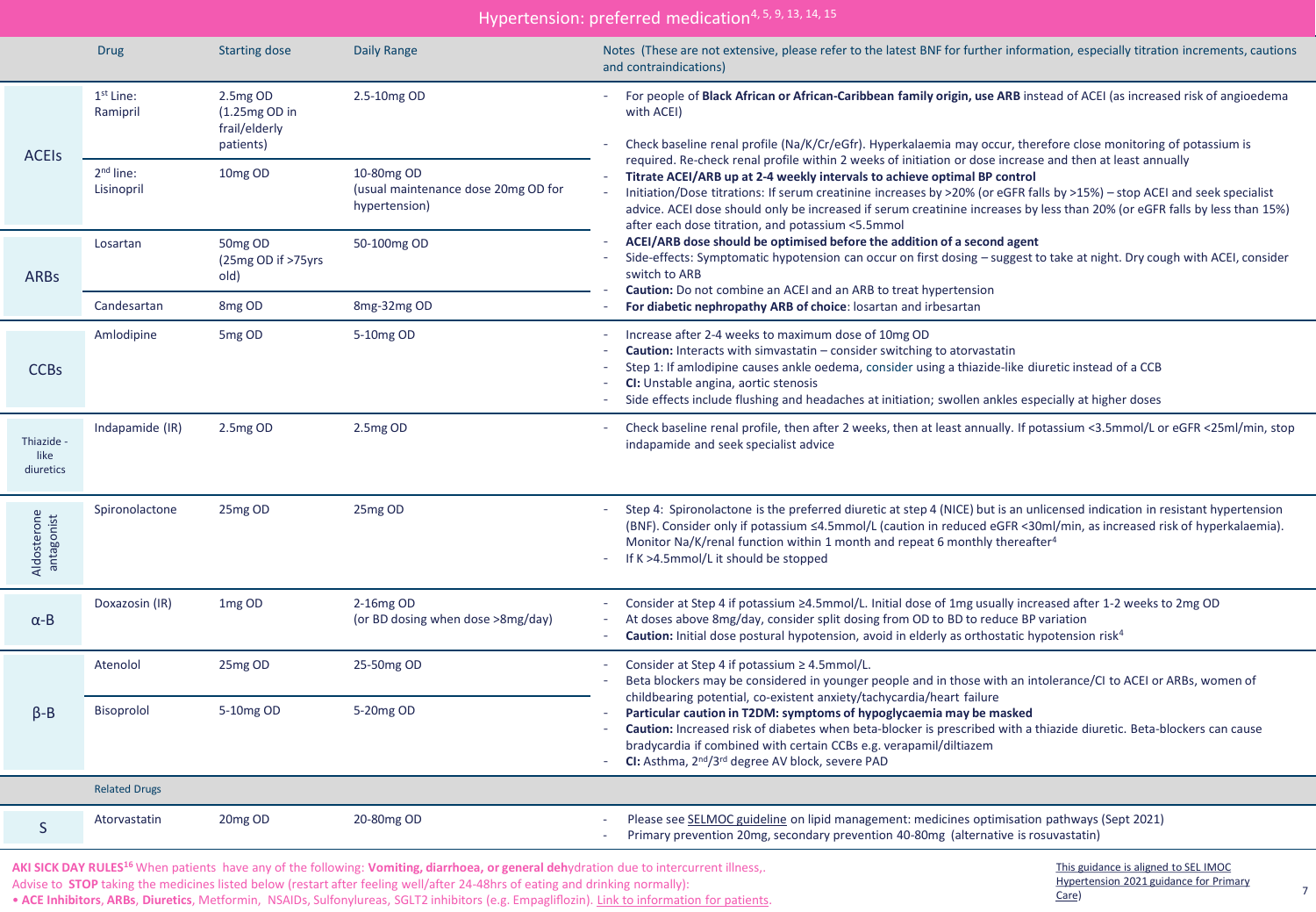

| Principles of remote monitoring: LTC during COVID-19 guide (page 4) |                                                                                                                                                                                                                                                                                                                                                                                                                                                                                                                                                                                                                                                                                                                    |                                                                           |                                     |                                                                                                                                                                                                                                                               |
|---------------------------------------------------------------------|--------------------------------------------------------------------------------------------------------------------------------------------------------------------------------------------------------------------------------------------------------------------------------------------------------------------------------------------------------------------------------------------------------------------------------------------------------------------------------------------------------------------------------------------------------------------------------------------------------------------------------------------------------------------------------------------------------------------|---------------------------------------------------------------------------|-------------------------------------|---------------------------------------------------------------------------------------------------------------------------------------------------------------------------------------------------------------------------------------------------------------|
|                                                                     | <b>Tasks/Activity</b>                                                                                                                                                                                                                                                                                                                                                                                                                                                                                                                                                                                                                                                                                              | Who?                                                                      | Where?                              | <b>Tools/Support</b>                                                                                                                                                                                                                                          |
| <b>Review</b><br>planning at<br>practice level                      | Call/recall planning: Use searches to help determine who to invite for review first e.g. BP<br>>160/100mmHg recorded in the last year vs. those that are well controlled.                                                                                                                                                                                                                                                                                                                                                                                                                                                                                                                                          | Admin colleague<br>with clinician<br>support<br>(pharmacist/nurse/<br>GP) | In practice or<br>remotely via EMIS | EMIS searches e.g. EZ Analytics and<br>Ardens searches                                                                                                                                                                                                        |
| Pre-patient<br>review                                               | <b>Contact patient to:</b><br>Arrange bloods (renal function, FBC, lipids, HbA1c) & urine ACR<br>1.<br>2.<br>Arrange BP measurement (in practice/machine at home), at least annually                                                                                                                                                                                                                                                                                                                                                                                                                                                                                                                               | HCA/ Nurse                                                                | In practice/at<br>home/ at pharmacy | AccuRx text messages<br>Consider E-Consult which has a BP<br>review page or the Doctaly Assist<br>hypertension flow on WhatsApp<br><b>BP@Home if available</b>                                                                                                |
| <b>Patient review</b>                                               | Concerns + screen for symptoms/complications related to hypertension and<br>1.<br>hypotension (dizziness/nausea/weakness/confusion, BP <90/60mmHg)<br><b>Review BP trend and Pulse check</b><br>2.<br>Review investigations: blood + urine ACR results<br>3.<br>Re-calculate QRISK (if appropriate)<br>4.<br>Discuss risk-reduction + life-style: in context of QRISK (BMI, smoking, alcohol, diet, activity)<br>5.<br>& COVID<br>Mind + Body: consider screening for mental health conditions<br>6.<br>Medication review: concerns, side-effects, compliance, adherence, ensure renal function<br>7.<br>satisfactory and adjust medications if needed.<br>Note that some drugs/substances can cause hypertension* | Pharmacist/GP/<br><b>Nurse</b>                                            | Remote or F2F                       | EMIS templates e.g. Ardens<br>Hypertension template (for correct<br>coding, annual review, medication<br>review & Vital 5** recording)<br>Brief-interventions around lifestyle                                                                                |
|                                                                     | Self-management/Shared decision-making<br>8.                                                                                                                                                                                                                                                                                                                                                                                                                                                                                                                                                                                                                                                                       | GP/ Nurse or Social<br>prescriber, Care<br>Navigator & Patient            |                                     | Self-management resources - send links<br>via AccuRx:<br><b>British Heart Foundation resources</b><br>Understanding your BP<br>6 tips for reducing BP<br>BP and COVID-19<br><b>Online Community for patients</b><br>Online programme about BP for<br>patients |
| Follow-up                                                           | Review BP monthly until it is at target<br>9.                                                                                                                                                                                                                                                                                                                                                                                                                                                                                                                                                                                                                                                                      | GP/Nurse/HCA                                                              |                                     |                                                                                                                                                                                                                                                               |

 $*$ Drugs/other substances that can cause hypertension, include<sup>5</sup>

• combined oral contraceptives, corticosteroids, NSAIDs, sympathomimetics

- venlafaxine
- cyclosporine
- liquorice (present in some herbal medicines)
- alcohol, substances of abuse including cocaine

\*\*Vital %: Hypertension, smoking, BMI, alcohol intake and mental health.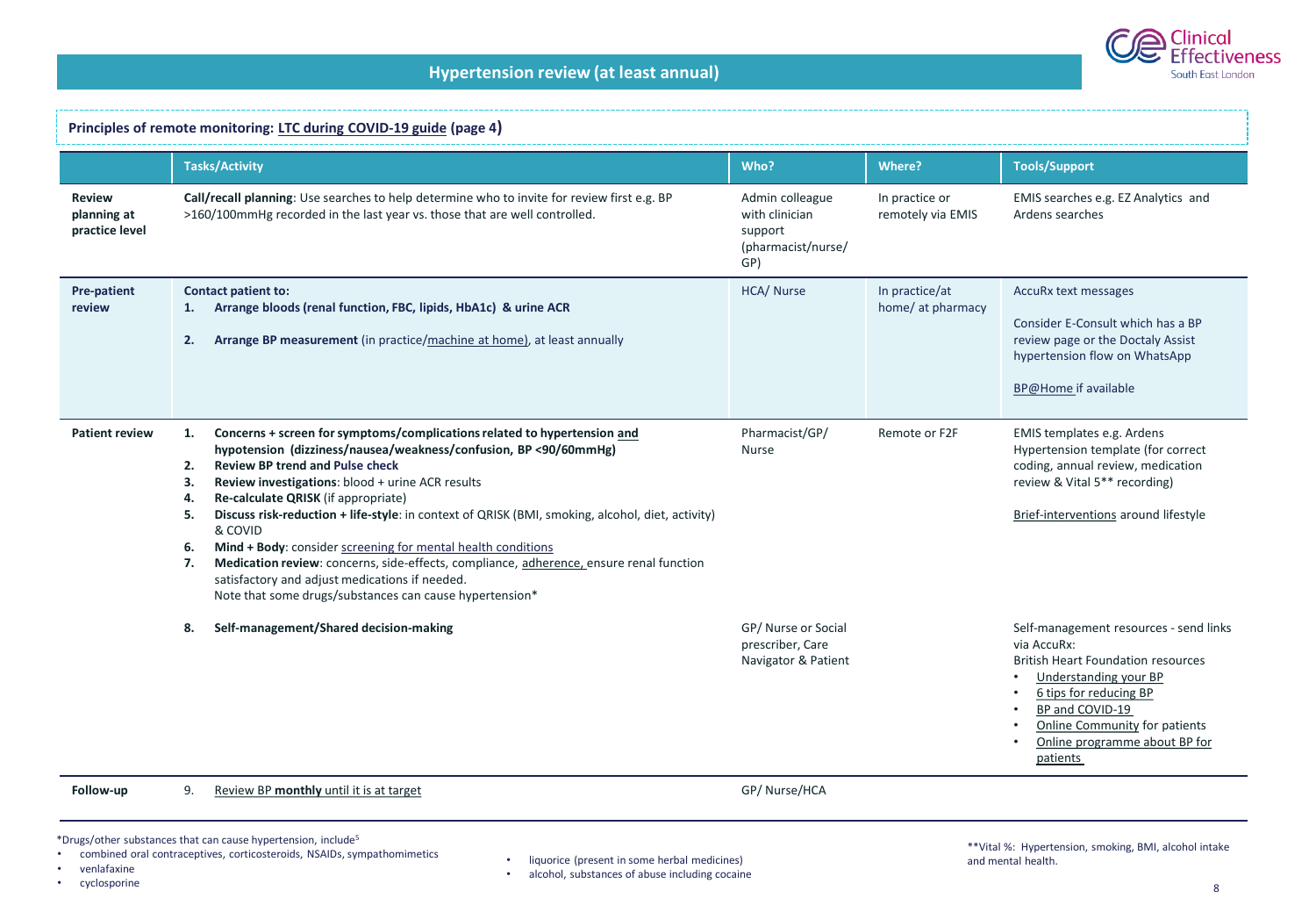

#### Lambeth Patient Support

#### **Patient resources**

- **Practice social prescribing link worker or health and wellbeing coach**
- Blood Pressure UK: **[Patient information leaflets translated into 32 languages](http://www.bloodpressureuk.org/resources/publications/translated-blood-pressure-information/)**
- Black and Asian people are being invited to attend a **[dedicated wellness clinic](https://eur03.safelinks.protection.outlook.com/?url=https%3A%2F%2Fwww.guysandstthomas.nhs.uk%2Fnews-and-events%2F2021-news%2Fseptember%2F20210927-black%2520and%2520asian%2520communities%2520invited%2520to%2520dedicated%2520wellness%2520clinic.aspx&data=04%7C01%7Crachna.chowla%40kcl.ac.uk%7Ce86f89e243f345269ae408d9842ae457%7C8370cf1416f34c16b83c724071654356%7C0%7C0%7C637686142009403909%7CUnknown%7CTWFpbGZsb3d8eyJWIjoiMC4wLjAwMDAiLCJQIjoiV2luMzIiLCJBTiI6Ik1haWwiLCJXVCI6Mn0%3D%7C1000&sdata=45VB%2B7Fo4%2FqiqA%2Fj9LGu%2Bqr0yBR2pjKY4FbQUfBA7DU%3D&reserved=0)** to help detect long-term health conditions
- Lambeth health and wellbeing **[information and support](https://beta.lambeth.gov.uk/adult-social-care-and-health/health-and-wellbeing)** (smoking, healthy eating and physical activity)
- **[NHS Digital Weight Management](https://www.england.nhs.uk/digital-weight-management/)** 12-week online behavioural and lifestyle programme
- NHS Better Health **[free tools and support](https://www.nhs.uk/better-health/)** to kickstart your health (weight, smoking, activity, alcohol)
- **Lambeth Early Intervention Prevention Service [\(LEIPS\)](https://www.guysandstthomas.nhs.uk/our-services/leips/overview.aspx)** refer via DXS
- Silverfit **[physical activity for older people](https://www.silverfit.org.uk/)**
- Your Healthier You **[\(Diabetes prevention\)](https://preventing-diabetes.co.uk/referrers/south-london/)** refer via DXS
- Local activity finders**: [getactive](https://getactive.activityfinder.net/)** and <https://www.gomammoth.co.uk/>
- Walking for health **[Lambeth Community Health Walking Scheme](https://www.walkingforhealth.org.uk/walkfinder/lambeth-community-health-walking-scheme)**
- Lowering your blood pressure with **[DASH diet](https://www.nhlbi.nih.gov/files/docs/public/heart/new_dash.pdf)**

#### **Shared resources**

NICE has produced a document on shared decision making in the context of hypertension and it can be found at:

https://www.nice.org.uk/about/nice -communities/nice-and-thepublic/making-decisions-about-yourcare

#### Lambeth Clinical Support

**Urgent telephone advice-** Consultant connect: Cardiology at GSTT/KCH by telephone or via App

**Virtual hypertension clinics-** These are available for practices to organise via the community hypertension clinics (see below)

**Community hypertension clinic-** Referral criteria on form (see DXS). Can also provide hypertension drug related advice via email: gst-tr.KHPCommunityCVD@nhs.net

**Specialist clinics-** Request **advice and guidance** or referral to specialist clinics via eRS to: Hypertension clinic (GSTT/KCH), Pre-conception counselling clinic (GSTT), Pregnancy in Hypertension clinic (GSTT), Obstetric Medicine clinic (GSTT) – for pregnant women with multiple co-morbidities, [CKD clinic (GSTT), Diabetic medicine (GSTT/KCH)]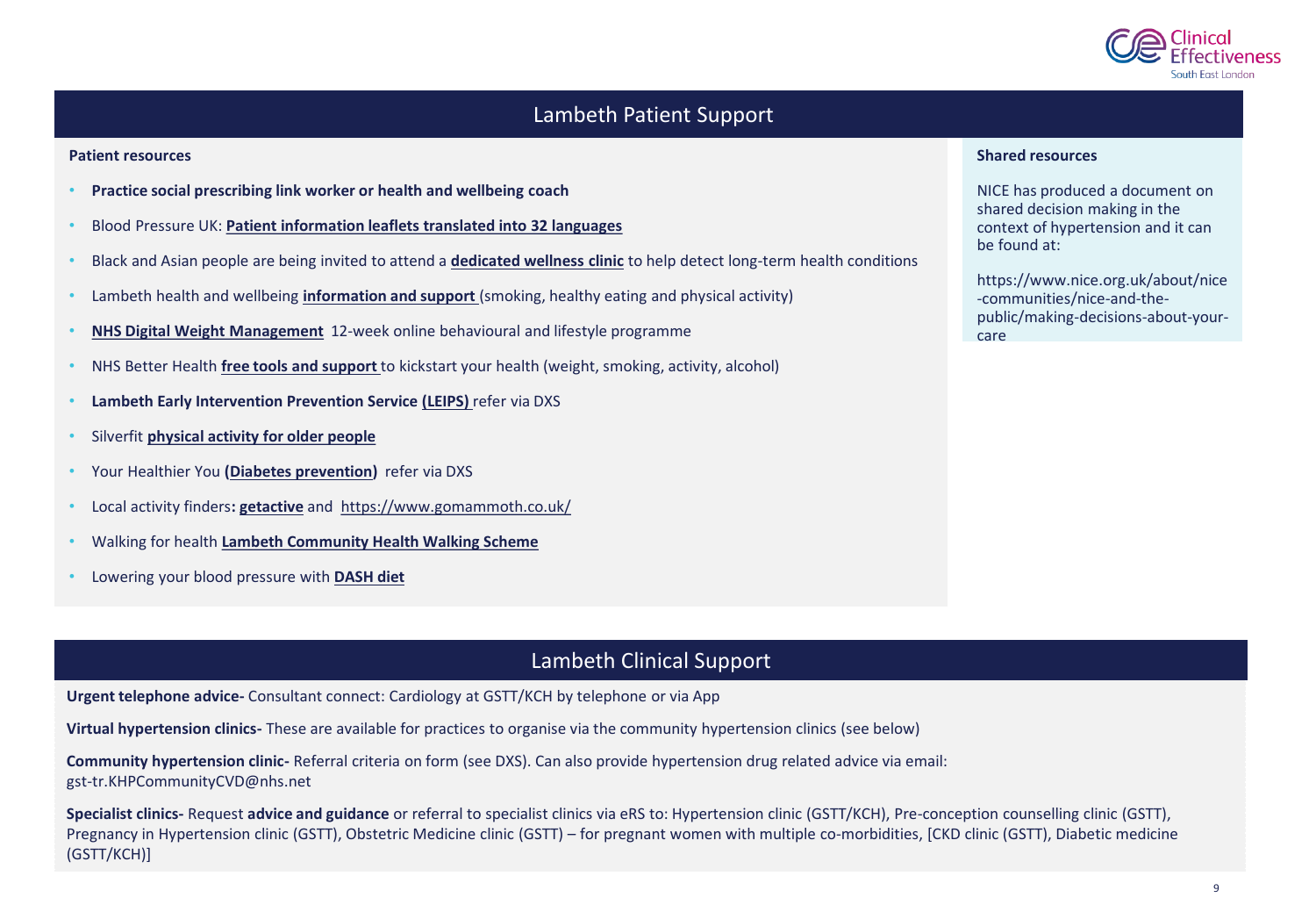#### **References**

- 1. British Heart Foundation: How can we do better? NHS Lambeth CCG (updated 2018, source data QOF 2016/17)
- 2. QOF data analysis March 2021
- 3. Wu A, Dodhia H, Whitney D, Ashworth M. Is the rule of halves still relevant today? A cross-sectional analysis of hypertension detection, treatment and control in an urban community. *Journal of Hypertension* 2019; 37(1): 1-11
- 4. South East London Integrated Medicines Optimisation Committee (SEL IMOC) Hypertension Guidance for Primary Care April 2021
- 5. [NICE Guideline NG136 Hypertension in adults: Diagnosis and Management, published Aug 2019, \(accessed Jan 2021\)](https://www.nice.org.uk/guidance/ng136/resources/hypertension-in-adults-diagnosis-and-management-pdf-66141722710213)
- 6. NICE Clinical Guideline NG203 Chronic Kidney Disease [assessment and management, published August 2021, accessed Sept 2021](https://www.nice.org.uk/guidance/cg182/resources/chronic-kidney-disease-in-adults-assessment-and-management-pdf-35109809343205)
- 7. Simces, ZL, Ross SE & Rabkin, SW, 2012, Diagnosis of hypertension and lifestyle modifications for its management, BCMJ Vol 58(8): 392- 398
- 8. Wu J, Kraja AT, Oberman A, Lewis CE, Ellison RC, Arnett DK, Heiss G, Lalouel JM, Turner ST, Hunt SC, Province MA. A summary of the effects of antihypertensive medications on measured blood pressure. American Journal of Hypertension. 2005 Jul 1;18(7):935- 42
- 9. [SE London Integrated Medicines Optimisation Committee \(SEL IMOC\):Lipid management: Medicines Optimisation Pathways,](https://selondonccg.nhs.uk/wp-content/uploads/dlm_uploads/2021/09/Lipids-management-pathways-for-South-East-London-FINAL-September-2021.pdf)  accessed Sept 2021
- 10. [NICE Guideline NG17 Type 1 Diabetes in adults: Diagnosis and Management, published Aug 2015, updated Dec 2020, \(accessed Jan](https://www.nice.org.uk/guidance/ng17/resources/type-1-diabetes-in-adults-diagnosis-and-management-pdf-1837276469701)  2021)
- 11. Stroke and TIA, Clinical Knowledge Summaries (NICE), last updated March 2017, accessed Jan 2021)
- 12. [NICE Clinical guideline NG133 Hypertension in pregnancy: diagnosis and management, published date: June 2019](https://www.nice.org.uk/guidance/ng133/resources/hypertension-in-pregnancy-diagnosis-and-management-pdf-66141717671365)
- 13. British National Formulary, last updated Jan 2021
- 14. Consultation correspondence Southwark CCG's Medicine's Optimisation Team, CVD community clinic Pharmacists, GSTT Cardiology Team, GSTT Obstetric Medicine Team, SEL IMOC
- 15. SE London Area Prescribing Committee and SW London Medicines Commissioning Group (SELAPC): BP monitoring for non-diabetic patients in primary care, published Oct 2014, review date Oct 2016
- 16. [Acute Kidney Injury \(AKI\): use of medicines in people with or at increased risk of AKI](http://www.nice.org.uk/advice/KTT17/chapter/Evidence-context)

#### **Acknowledgements**

CESEL guides are co-developed by SEL primary care clinicians and SEL experts (see below) and are localised to include borough specific pathways and resources. The guides go through a formal approval process including SEL Medicines Optimisation Committee (SEL MOC) for the medicines content, a local borough-based Primary Care Leads group and CESEL Steering Group with representation from SELCCG and PCNs, and borough-based Medicines Management Teams (MMT). CESEL would like to thank all our colleagues who participated and fed-back during the consultation process, in particular the Lambeth Federation, the Lambeth Clinical Cabinet, Lambeth Together, Lambeth Medicines Optimisation team, SEL CVD working group and SEL MOC, and colleagues from Public Health and King's Health Partners

#### **Approval: October 2021**

**Guide developed by Clinical Effectiveness South East London: Lambeth Leads**

**Contact CESEL at [selccg.clinicaleffectiveness@nhs.net](mailto:selccg.clinicaleffectiveness@nhs.net) [and/or visit https://selondonccg.nhs.uk/covid\\_19/clinical](https://selondonccg.nhs.uk/covid_19/clinical-effectiveness-sel/)effectiveness-sel/**

#### **Abbreviations**

#### **α-B – Alpha-blocker**

**ABPM –Ambulatory blood pressure monitoring**

**ACEI– Angiotensin converting enzyme inhibitor**

- **ACR – Albumin-creatinine ratio**
- **A&G – Advice & Guidance**
- **AKI – Acute kidney injury**
- **ARB- Angiotensin II receptor blocker**
- **β-B – Beta-blocker**
- **BD – Twice daily dosing**
- **BMI – Body mass index**
- **BP – Blood pressure**
- **CCB – Calcium channel blocker**
- **CI - Contraindication**
- **CKD – Chronic kidney disease**
- **Cr – Serum creatinine**
- **CV - Cardiovascular**
- **CVD – Cardiovascular disease**

**DASH diet – Dietary approaches to stop hypertension diet**

- **DXS – Point-of-care tool for EMIS Web**
- **ECG – Electrocardiogram (12-lead)**
- **eGFR – Estimated glomerular filtration rate**
- **eRS – Electronic referral system**
- **FBC – Full blood count**
- **GSTT – Guy's & St Thomas' NHS Trust**
- **HF – Heart failure**
- **K – Serum potassium**
- **KCH – King's College Hospital NHS Trust**
- **HbA1c – Haemoglobin A1c**
- **HBPM – Home blood pressure monitoring**
- **IHD – Ischaemic heart disease**
- **IR – Immediate release**
- **LVH – Left ventricular hypertrophy**
- **Na – Serum sodium**

**NSAID – Non-steroidal anti-inflammatory drug**

- **OD – Once daily (dosing)**
- **PAD – Peripheral arterial disease**

**QOF – Quality and outcomes framework (contract)**

**QRISK- an algorithm that predicts 10-year CVD risk. QRISK3 is available on EMIS via Ardens or [online](https://qrisk.org/three/)**

**Renal profile – this includes serum sodium/potassium/creatinine/eGFR**

**S- Statin**

**SELAPC – South East London Area Prescribing Committee**

**TFT – Thyroid function blood tests**

**TIA-Transient ischaemic attack**

**T2DM – Type-2 diabetes**